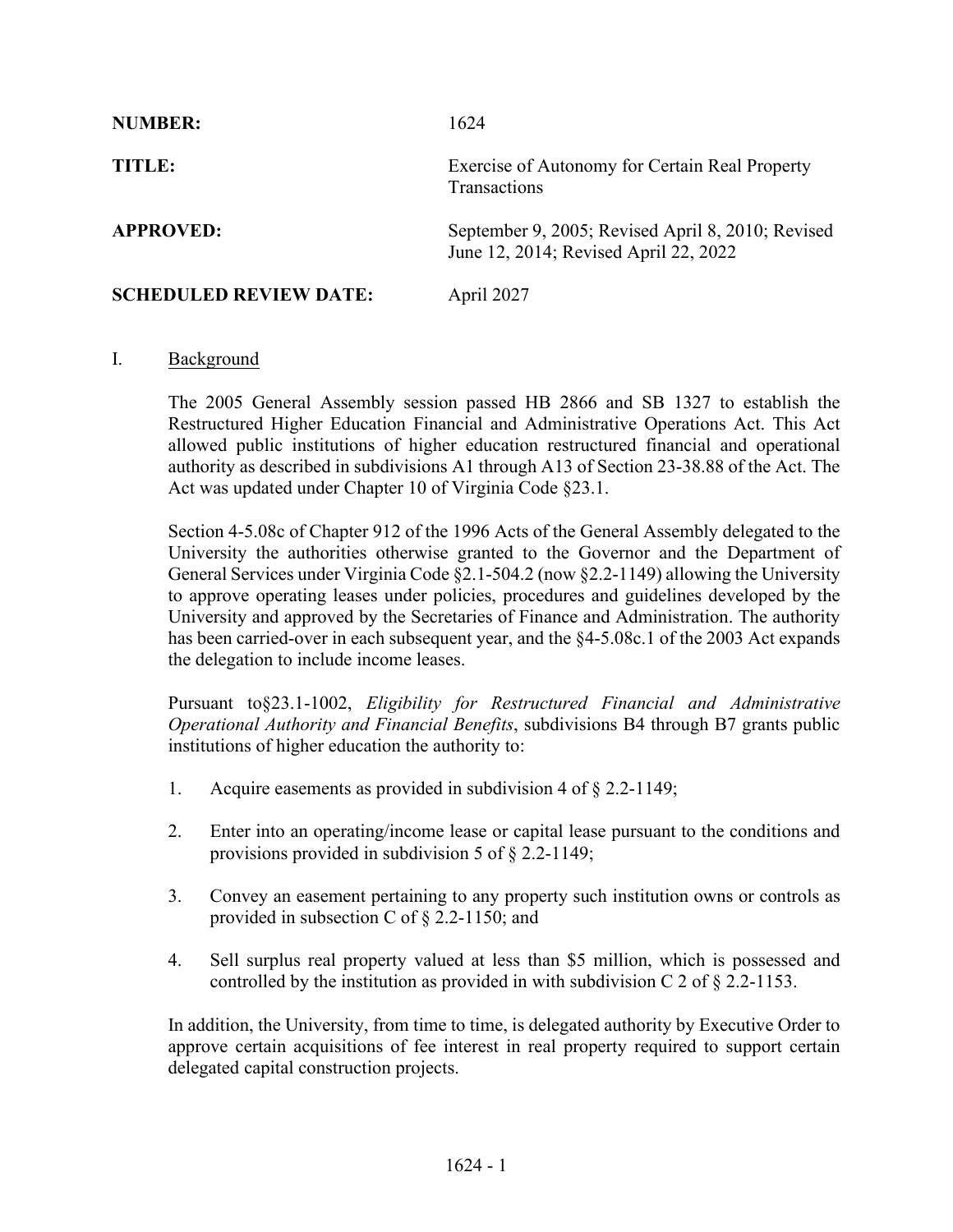## II. University's Organizational Structure

The structure for administering and performing each delegated function is as follows:

- A. President or designee:
	- 1. With prior approval of the Board of Visitors, execute real property sales purchase contracts, real property sales deeds, and sale of real property transactions.
	- 2. Execute real property purchase contracts, real property purchase deeds, and purchase of real property transactions.
	- 3. With prior approval of the Board of Visitors, execute capital lease transactions conducted with the Old Dominion University Real Estate Foundation.
	- 4. Execute non-capital lease and easement transactions conducted with the Old Dominion University Real Estate Foundation.
	- 5. With prior approval of the Board of Visitors, execute non-capital leases greater than \$150,000 per year.
- B. Vice President for Administration and Finance or designee:
	- 1. Execute non-capital leases of less than \$150,000 per year and easements except those lease and easement transactions conducted with the Old Dominion University Real Estate Foundation.
	- 2. Approve all capital leases except those lease and easement transactions conducted with the Old Dominion University Real Estate Foundation.
	- 3. Approve real property sales and purchase contracts, real property deeds, and sale and purchase of real property transactions.
- C. Assistant Vice President for Facilities Management and Construction:
	- 1. Expenses Leases Approve all non-capital leases, lease justifications and waivers of solicitation and document the reasons and ensure compliance with approved guidelines and applicable law.
	- 2. Income Leases Approve all leases and waivers (and document the reasons a particular waiver is required) and ensure compliance with approved guidelines and applicable law.
	- 3. Income Leases (Communication Towers) Approve all leases and waivers (and document the reasons a particular waiver is required) and ensure compliance with approved guidelines and applicable law.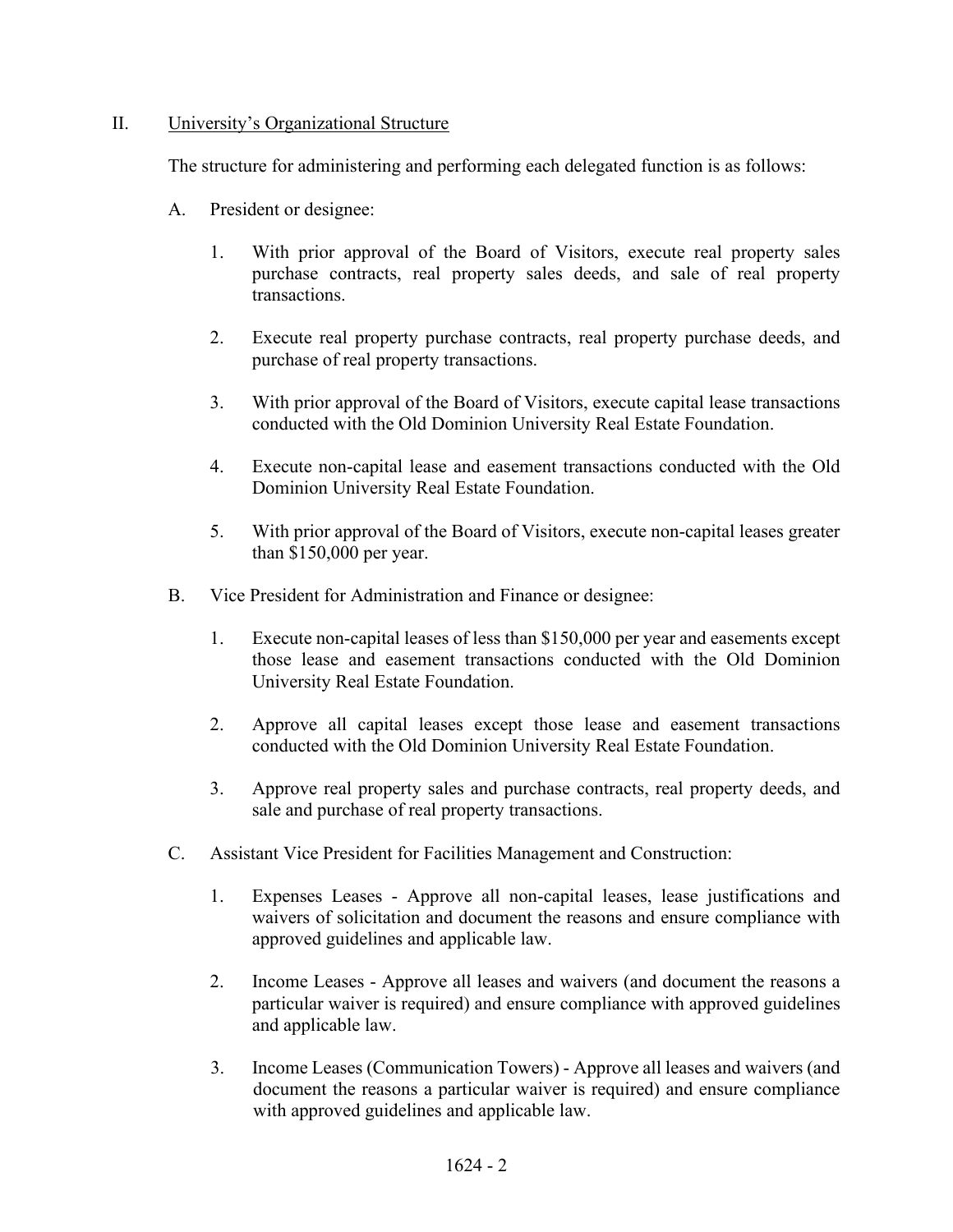- 4. Capital Leases Provide all leases and waivers for approval to the Vice President for Administration and Finance of designee and ensure compliance with approved guidelines and applicable law.
- 5. Acquisition of Fee Interest Recommend approval of purchase contracts; approve appraisals, environmental surveys and title reports and title insurance documents; and ensure compliance with approved guidelines and applicable law.
- 6. Sale of Property (\$5M or less) Provide purchase contracts for approval to the Vice President for Administration and Finance of designee; approve appraisals, environmental surveys and title reports and title insurance documents; and ensure compliance with approved guidelines and applicable law.
- 7. Acquisition of Easement Interest Recommend approval of deeds of easement; approve appraisals, environmental surveys and title reports and title insurance documents; and ensure compliance with approved guidelines and applicable law.
- 8. Granting of Easement Interest Recommend approval of deeds of easement; approve appraisals, environmental surveys and title reports and title insurance documents; and ensure compliance with approved guidelines and applicable law.
- 9. Perform market surveys and prepare lease recommendations, conduct or provide guidelines in the conduct of solicitation and negotiations as set forth in the University's approved guidelines.
- D. Assistant Attorney General and University Counsel: Approve leases, sales contracts, deeds, and easements as to form.

## III. Policies and Procedures

- A. Expense Leases The guidelines for leasing real property for the University outlined in Chapter 1 of *Restructuring Plan Level I, Real Estate Manual* dated July 19, 2005, are hereby adopted. The Guidelines shall not be altered or amended without approval of the Board of Visitors. Notwithstanding the guidelines as hereby adopted, it is the responsibility of the University to ensure that all applicable existing and future laws are followed.
- B. Income Leases The guidelines for leasing real property from the University outlined in Chapter 2 of *Restructuring Plan Level I, Real Estate Manual* dated July 19, 2005, are hereby adopted. The Guidelines shall not be altered or amended without approval of the Board of Visitors. Notwithstanding the guidelines as hereby adopted, it is the responsibility of the University to ensure that all applicable existing and future laws are followed.